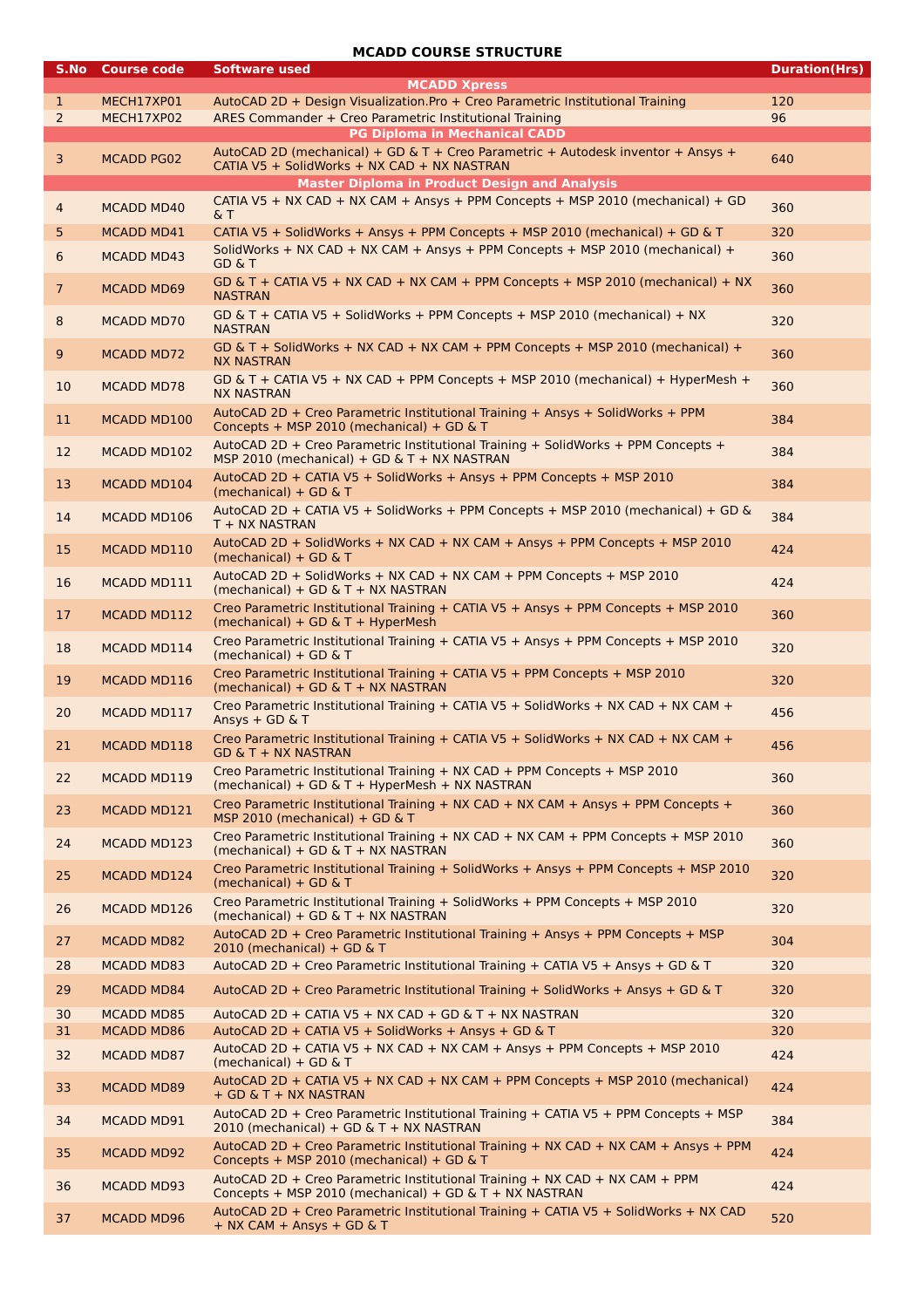| 38       | <b>MCADD MD97</b>             | AutoCAD 2D + Creo Parametric Institutional Training + CATIA V5 + SolidWorks + NX CAD<br>$+$ NX CAM $+$ GD & T $+$ NX NASTRAN                      | 520        |
|----------|-------------------------------|---------------------------------------------------------------------------------------------------------------------------------------------------|------------|
| 39       | <b>MCADD MD134</b>            | AutoCAD 2D + GD & T + Ansys + 3D Printing + CATIA V5 + SolidWorks + CATIA<br>Kinematics + Reverse Engineering using CATIA                         | 408        |
| 40       | MCADD MD135                   | AutoCAD 2D + GD & T + Ansys + 3D Printing + CATIA V5 + SolidWorks + Ansys Fluent                                                                  | 384        |
| 41       | MCADD MD136                   | AutoCAD 2D + GD & T + Ansys + 3D Printing + CATIA V5 + Ansys Fluent                                                                               | 304        |
| 42       | MCADD MD138                   | AutoCAD 2D + GD & T + Creo Parametric + Ansys + CATIA V5 + PPM Concepts + MSP                                                                     | 384        |
| 43       | <b>MCADD MD139</b>            | 2010 (mechanical)<br>AutoCAD 2D + GD & T + NX CAD + Nastran + PPM Concepts + MSP 2010                                                             | 304        |
|          |                               | <b>Master Diploma in Automotive Design</b>                                                                                                        |            |
| 44       | MCADD MD81                    | Creo Parametric Institutional Training + CATIA V5 + NX CAD + NX CAM + Ansys + GD & T                                                              | 504        |
|          |                               | + HyperMesh + NX NASTRAN + Overview of Automotive Design                                                                                          |            |
| 45       | MCADD MD128                   | GD & T + Creo Parametric + Ansys + CATIA V5 + NX CAD + NX CAM + NX NASTRAN +<br>Overview of Automotive Design                                     | 461        |
|          |                               | Creo Parametric Institutional Training + SolidWorks + NX CAD + NX CAM + Ansys + GD &                                                              |            |
| 46       | MCADD MD130                   | T + NX NASTRAN + Overview of Automotive Design                                                                                                    | 464        |
| 47       | MCADD MD131                   | Creo Parametric Institutional Training + SolidWorks + NX CAD + NX CAM + Ansys + GD &                                                              | 504        |
|          |                               | T + HyperMesh + NX NASTRAN + Overview of Automotive Design                                                                                        |            |
|          |                               | <b>Master Diploma in Aerospace Design</b>                                                                                                         |            |
| 48       | <b>MCADD MD80</b>             | Creo Parametric Institutional Training + CATIA V5 + NX CAD + NX CAM + Ansys + GD & T<br>+ HyperMesh + Overview of Aerospace Design + NX NASTRAN   | 504        |
|          | MCADD MD129                   | Creo Parametric Institutional Training + CATIA V5 + NX CAD + NX CAM + Ansys + GD & T                                                              | 464        |
| 49       |                               | + Overview of Aerospace Design + NX NASTRAN                                                                                                       |            |
| 50       | MCADD MD133                   | Creo Parametric Institutional Training + SolidWorks + NX CAD + NX CAM + Ansys + GD &                                                              | 504        |
|          |                               | T + HyperMesh + Overview of Aerospace Design + NX NASTRAN<br>Creo Parametric Institutional Training + SolidWorks + NX CAD + NX CAM + Ansys + GD & |            |
| 51       | <b>MCADD MD132</b>            | T + Overview of Aerospace Design + NX NASTRAN                                                                                                     | 464        |
|          |                               | <b>Professional in Product Design</b>                                                                                                             |            |
| 52       | MCADD P30                     | CATIA V5 + SolidWorks + NX CAD + GD & T                                                                                                           | 256        |
| 53       | <b>MCADD P62</b>              | AutoCAD 2D + CATIA V5 + NX CAD + GD & T                                                                                                           | 240        |
| 54       | MCADD P63                     | AutoCAD 2D + CATIA V5 + SolidWorks + GD & T                                                                                                       | 240        |
| 55<br>56 | MCADD P64<br><b>MCADD P65</b> | AutoCAD 2D + SolidWorks + NX CAD + GD & T<br>AutoCAD 2D + Creo Parametric Institutional Training + CATIA V5 + GD & T                              | 240<br>240 |
| 57       | MCADD P66                     | AutoCAD 2D + Creo Parametric Institutional Training + NX CAD + GD & T                                                                             | 240        |
| 58       | MCADD P67                     | AutoCAD 2D + Creo Parametric Institutional Training + SolidWorks + GD & T                                                                         | 240        |
| 59       | <b>MCADD P77</b>              | Creo Parametric Institutional Training + CATIA V5 + NX CAD + GD & T                                                                               | 256        |
| 60       | <b>MCADD P78</b>              | Creo Parametric Institutional Training + CATIA V5 + SolidWorks + GD & T                                                                           | 256        |
| 61       | <b>MCADD P79</b>              | Creo Parametric Institutional Training + SolidWorks + NX CAD + GD & T                                                                             | 256        |
| 62       | <b>MCADD D57</b>              | AutoCAD 2D + Autodesk inventor + Ansys                                                                                                            | 224        |
| 63<br>64 | <b>MCADD P95</b><br>MCADD P98 | 3D Printing + CATIA V5 + Reverse Engineering using CATIA<br>AutoCAD 2D + SolidWorks 2009 + GD & T + SolidWorks Motion                             | 144<br>200 |
|          |                               | <b>Professional in Product Design and Analysis</b>                                                                                                |            |
| 65       | MCADD P38                     | CATIA V5 + NX CAD + Ansys + GD & T                                                                                                                | 256        |
| 66       | MCADD P39                     | CATIA V5 + SolidWorks + Ansys + GD & T                                                                                                            | 256        |
| 67       | MCADD P40                     | SolidWorks + NX CAD + Ansys + GD & T                                                                                                              | 256        |
| 68       | <b>MCADD P50</b>              | GD & T + CATIA V5 + SolidWorks + NX NASTRAN                                                                                                       | 256        |
| 69<br>70 | MCADD P51<br>MCADD P53        | GD & T + SolidWorks + NX CAD + NX NASTRAN<br>$GD & T + CATIA V5 + Ansys + NX NASTRAN$                                                             | 256<br>256 |
| 71       | MCADD P54                     | NX CAD + Ansys + GD & T + NX NASTRAN                                                                                                              | 256        |
| 72       | MCADD P55                     | GD & T + SolidWorks + Ansys + NX NASTRAN                                                                                                          | 256        |
| 73       | MCADD P57                     | GD & T + Ansys + CATIA V5 + HyperMesh                                                                                                             | 216        |
| 74       | MCADD P58                     | $GD & T + NX CAD + HyperMesh + NX NASTRAN$                                                                                                        | 216        |
| 75       | MCADD P60                     | GD & T + SolidWorks + Ansys + HyperMesh                                                                                                           | 216        |
| 76<br>77 | MCADD P80<br>MCADD P81        | AutoCAD 2D + Creo Parametric Institutional Training + Ansys + GD & T<br>Nastran + CATIA V5 + GD & T + HyperMesh                                   | 240<br>216 |
| 78       | <b>MCADD P82</b>              | Creo Parametric Institutional Training + CATIA V5 + Ansys + GD & T                                                                                | 256        |
| 79       | MCADD P83                     | Creo Parametric Institutional Training + Nastran + CATIA V5 + GD & T                                                                              | 256        |
| 80       | MCADD P84                     | Creo Parametric Institutional Training + NX CAD + Ansys + GD & T                                                                                  | 256        |
| 81       | <b>MCADD P85</b>              | Creo Parametric Institutional Training + NX CAD + GD & T + NX NASTRAN                                                                             | 256        |
| 82       | MCADD P86                     | Creo Parametric Institutional Training + Nastran + Ansys + GD & T                                                                                 | 256        |
| 83<br>84 | <b>MCADD P87</b><br>MCADD P88 | Creo Parametric Institutional Training + SolidWorks + Ansys + GD & T<br>Creo Parametric Institutional Training + Nastran + SolidWorks + GD & T    | 256<br>256 |
| 85       | MCADD P89                     | Creo Parametric Institutional Training + Ansys + GD & T + HyperMesh                                                                               | 216        |
| 86       | MCADD P90                     | Creo Parametric Institutional Training + Nastran + GD & T + HyperMesh                                                                             | 216        |
| 87       | MCADD P91                     | Nastran + SolidWorks + GD & T + HyperMesh                                                                                                         | 216        |
| 88       | MCADD P68                     | AutoCAD 2D + Ansys + CATIA V5 + GD & T                                                                                                            | 240        |
| 89       | MCADD P69                     | AutoCAD 2D + Nastran + CATIA V5 + GD & T                                                                                                          | 240        |
| 90<br>91 | MCADD P70<br>MCADD P71        | AutoCAD 2D + Ansys + NX CAD + GD & T<br>AutoCAD 2D + Nastran + NX CAD + GD & T                                                                    | 240<br>240 |
| 92       | MCADD P73                     | AutoCAD 2D + GD & T + Ansys + SolidWorks                                                                                                          | 240        |
| 93       | MCADD P74                     | AutoCAD 2D + Nastran + SolidWorks + GD & T                                                                                                        | 240        |
| 94       | MCADD P72                     | AutoCAD 2D + Creo Parametric Institutional Training + GD & T + NX NASTRAN                                                                         | 240        |
| 95       | MCADD P96                     | Ansys + CATIA V5 + Ansys Fluent                                                                                                                   | 200        |
| 96       | MCADD P97                     | SolidWorks + Ansys + Ansys Fluent                                                                                                                 | 200        |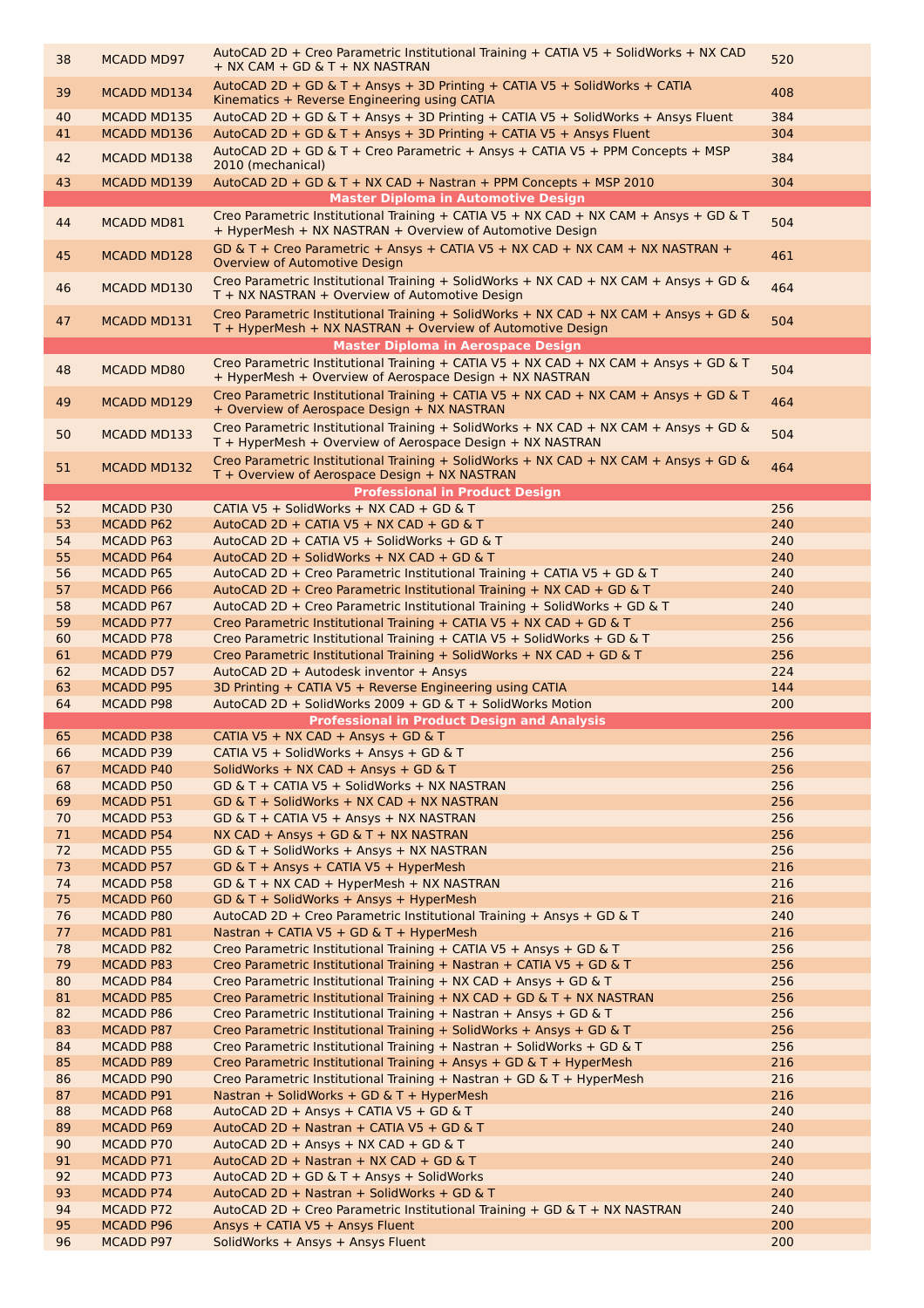|     |                    | <b>Professional in NX</b>                                                   |     |
|-----|--------------------|-----------------------------------------------------------------------------|-----|
| 97  | <b>MCADD P56</b>   | $GD & T + NX CAD + NX CAM + NX NASTRAN$                                     | 216 |
|     |                    | <b>Professional in MEP Design</b>                                           |     |
| 98  |                    |                                                                             | 208 |
|     | MCADD P92          | AutoCAD 2D + Revit MEP + PPM Concepts + MSP 2010 (mechanical)               |     |
|     |                    | <b>Professional Course on Plant Design and Management</b>                   |     |
| 99  | <b>MCADD P75</b>   | AutoCAD 2D + Plant Design Management System(PDMS) + PPM Concepts + MSP 2010 | 208 |
|     |                    | (mechanical)                                                                |     |
|     |                    | <b>Professional in CATIA</b>                                                |     |
| 100 | MCADD P94          | CATIA V5 + CATIA Kinematics + Reverse Engineering using CATIA               | 144 |
|     |                    | <b>Diploma in Product Design and Analysis</b>                               |     |
|     |                    |                                                                             |     |
| 101 | <b>MCADD D32</b>   | CATIA V5 + Ansys + GD & T                                                   | 176 |
| 102 | MCADD D33          | SolidWorks + Ansys + GD & T                                                 | 176 |
| 103 | <b>MCADD D34</b>   | NX CAD + Ansys + GD & T                                                     | 176 |
| 104 | MCADD D40          | CATIA V5 + GD & T + NX NASTRAN                                              | 176 |
| 105 | MCADD D41          | SolidWorks + GD & T + NX NASTRAN                                            | 176 |
| 106 | MCADD D42          | $NX CAD + GD & T + NX NASTRAN$                                              | 176 |
| 107 | MCADD D54          | Creo Parametric Institutional Training + Ansys + GD & T                     | 176 |
|     |                    |                                                                             |     |
| 108 | <b>MCADD D55</b>   | Creo Parametric Institutional Training + GD & T + NX NASTRAN                | 176 |
|     |                    | <b>Diploma in Product Design</b>                                            |     |
| 109 | <b>MCADD D28</b>   | CATIA V5 + NX CAD + GD & T                                                  | 176 |
| 110 | <b>MCADD D29</b>   | CATIA V5 + SolidWorks + GD & T                                              | 176 |
| 111 | <b>MCADD D30</b>   | SolidWorks + NX CAD + GD & T                                                | 176 |
| 112 | <b>MCADD D47</b>   | AutoCAD 2D + CATIA V5 + GD & T                                              | 160 |
|     |                    |                                                                             |     |
| 113 | <b>MCADD D48</b>   | AutoCAD 2D + Creo Parametric Institutional Training + GD & T                | 160 |
| 114 | <b>MCADD D49</b>   | AutoCAD 2D + NX CAD + GD & T                                                | 160 |
| 115 | MCADD D50          | AutoCAD 2D + SolidWorks + GD & T                                            | 160 |
| 116 | MCADD D51          | Creo Parametric Institutional Training + CATIA V5 + GD & T                  | 176 |
| 117 | MCADD D52          | Creo Parametric Institutional Training + NX CAD + GD & T                    | 176 |
| 118 | MCADD D53          | Creo Parametric Institutional Training + SolidWorks + GD & T                | 176 |
| 119 |                    |                                                                             | 144 |
|     | <b>MCADD D56</b>   | AutoCAD 2D + Autodesk inventor                                              |     |
| 120 | <b>MCADD D64</b>   | 3D Printing + SolidWorks                                                    | 104 |
| 121 | <b>MCADD D65</b>   | Creo Parametric Institutional Training + 3D Printing                        | 104 |
| 122 | <b>MCADD D63</b>   | SolidWorks 2009 + GD & T + SolidWorks Motion                                | 136 |
|     |                    | <b>Diploma in CAE</b>                                                       |     |
| 123 | <b>MCADD D44</b>   | Ansys + HyperMesh                                                           | 120 |
| 124 | <b>MCADD D45</b>   | Nastran + HyperMesh                                                         | 120 |
|     |                    |                                                                             |     |
|     |                    | <b>Diploma in MEP Design</b>                                                |     |
| 125 | <b>MCADD D58</b>   | AutoCAD 2D + Revit MEP                                                      | 144 |
|     |                    | <b>Diploma Course on Plant Design</b>                                       |     |
| 126 | <b>MCADD D46</b>   | AutoCAD 2D + Plant Design Management System(PDMS)                           | 144 |
|     |                    |                                                                             |     |
|     |                    |                                                                             |     |
|     |                    | <b>Diploma in AutoCAD</b>                                                   |     |
| 127 | <b>MCADD D43</b>   | AutoCAD 2D + AutoCAD 3D (mechanical)                                        | 104 |
|     |                    | <b>Diploma in NX</b>                                                        |     |
| 128 | <b>MCADD D37</b>   | NX CAD + NX CAM + GD & T                                                    | 136 |
|     |                    | <b>Diploma in CAED</b>                                                      |     |
| 129 | <b>MCADD D59</b>   | Microstation + AutoCAD 2D                                                   | 80  |
|     |                    |                                                                             |     |
|     |                    | <b>Diploma in CATIA</b>                                                     |     |
| 130 | MCADD D60          | CATIA V5 + CATIA Kinematics                                                 | 104 |
| 131 | MCADD D61          | CATIA V5 + Reverse Engineering using CATIA                                  | 120 |
|     |                    | <b>Diploma in ANSYS</b>                                                     |     |
| 132 | MCADD D62          | Ansys + Ansys Fluent                                                        | 120 |
|     |                    | <b>Course on NX CAM</b>                                                     |     |
| 133 | <b>MCADD Spl05</b> | <b>NX CAM</b>                                                               | 40  |
|     |                    |                                                                             |     |
|     |                    | <b>Course on HyperMesh</b>                                                  |     |
| 134 | MCADD spl07        | <b>HyperMesh</b>                                                            | 40  |
|     |                    | <b>Course on Plant Design using PDMS</b>                                    |     |
| 135 | MCADD spl09        | Plant Design Management System(PDMS)                                        | 80  |
|     |                    | <b>Course on AutoCAD 2D</b>                                                 |     |
| 136 | MCADD F26          | <b>AutoCAD 2D Theory</b>                                                    | 32  |
|     | <b>MCADD F27</b>   |                                                                             | 64  |
| 137 |                    | AutoCAD 2D                                                                  |     |
|     |                    | <b>Course on AutoCAD 3D</b>                                                 |     |
| 138 | MCADD F28          | AutoCAD 3D                                                                  | 40  |
|     |                    | <b>Course on GD &amp; T</b>                                                 |     |
| 139 | <b>MCADD F29</b>   | <b>GD &amp; T</b>                                                           | 16  |
|     |                    | <b>Course on ANSYS</b>                                                      |     |
| 140 | <b>MCADD F30</b>   | Ansys                                                                       | 80  |
|     |                    |                                                                             |     |
|     |                    | <b>Course on SolidWorks</b>                                                 |     |
| 141 | MCADD F32          | SolidWorks 2009 + GD & T                                                    | 96  |
|     |                    | <b>Course on CATIA</b>                                                      |     |
| 142 | MCADD F33          | CATIA V5 + GD & T                                                           | 96  |
|     |                    | <b>Course on NX CAD</b>                                                     |     |
| 143 | <b>MCADD F34</b>   | $GD & T + NX$ CAD                                                           | 96  |
|     |                    | <b>Course on NX NASTRAN</b>                                                 |     |